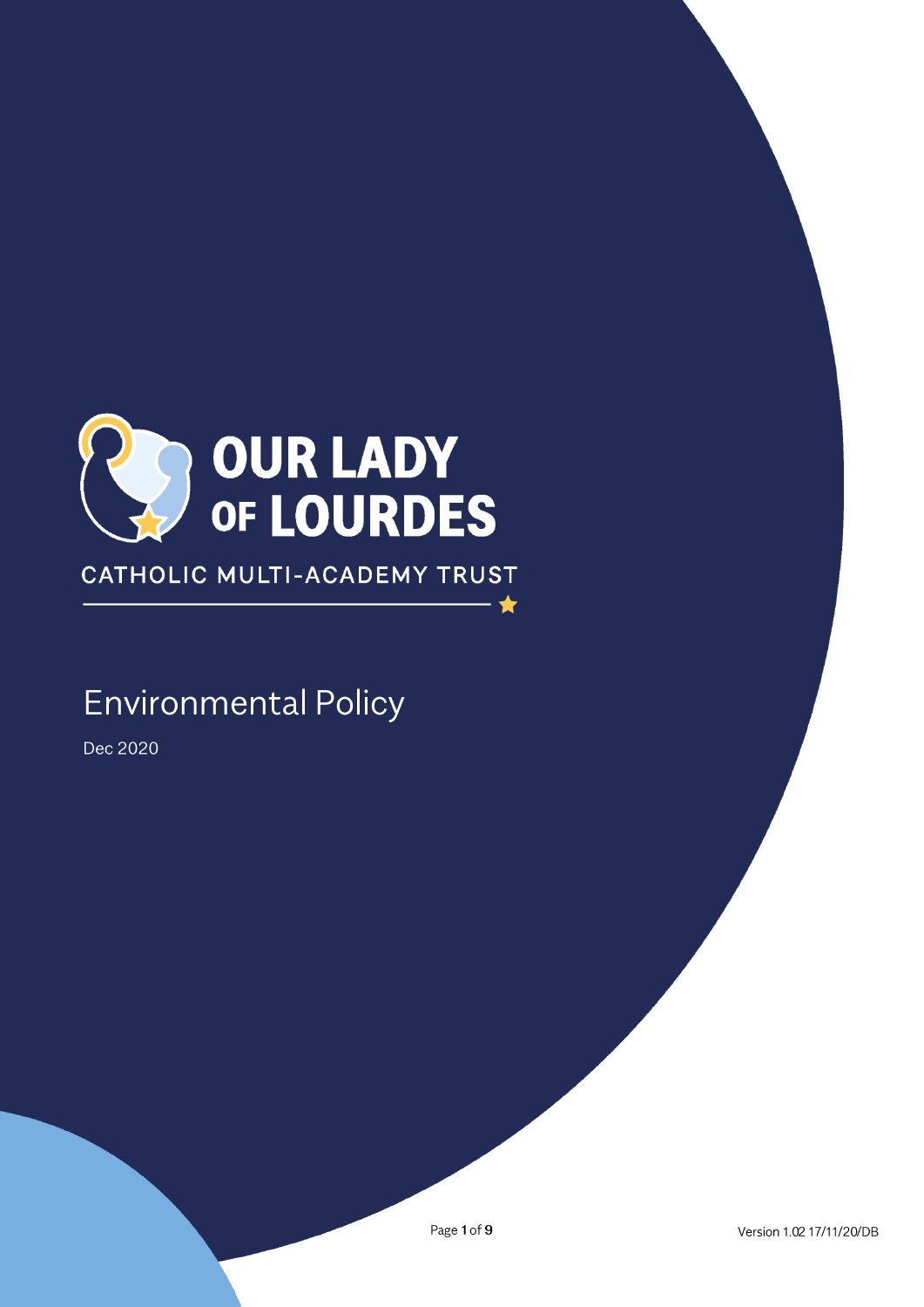#### Trust Mission Statement

We are a partnership of Catholic schools and our aim is to provide the very best Catholic education for all in our community and so improve life chances through spiritual, academic and social development.

We will achieve this by:

- Placing the life and teachings of Jesus Christ at the centre of all that we do
- Following the example of Our Lady of Lourdes by nurturing everyone so that we can all make the most of our God given talents
- Working together so that we can all achieve our full potential, deepen our faith and know that God loves us
- Being an example of healing, compassion and support for the most vulnerable in our society

Numbers 35:33-34 ESV

You shall not pollute the land in which you live, for blood pollutes the land, and no atonement can be made for the land for the blood that is shed in it, except by the blood of the one who shed it. You shall not defile the land in which you live, in the midst of which I dwell, for I the Lord dwell in the midst of the people of Israel.

| This Policy was approved and adopted by the Academy<br>Trust Company on: | 4.12.2020<br>Dec 2021<br>Dave Burrough / OLoL Finance & Estates<br>Committee / OLOL Trust Board |  |
|--------------------------------------------------------------------------|-------------------------------------------------------------------------------------------------|--|
| Policy Review date:                                                      |                                                                                                 |  |
| Reviewer:                                                                |                                                                                                 |  |

Our Lady of Lourdes Catholic Multi-Academy Trust - Company Number: 7743523 Registered Office: 1<sup>st</sup> Floor, Loxley House, Riverside Business Park, Tottle Road, Nottingham NG2 1RT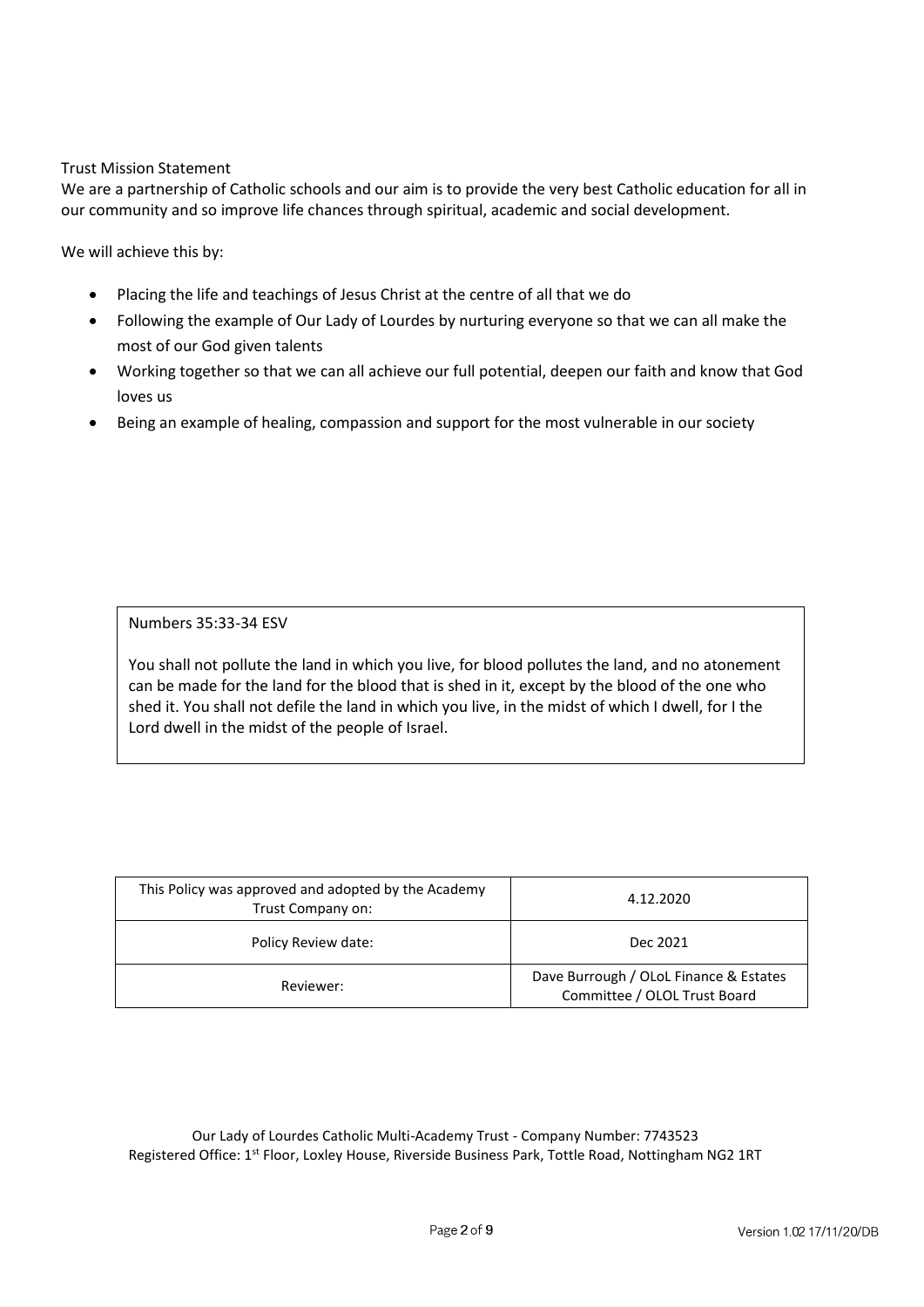# **Table of Contents**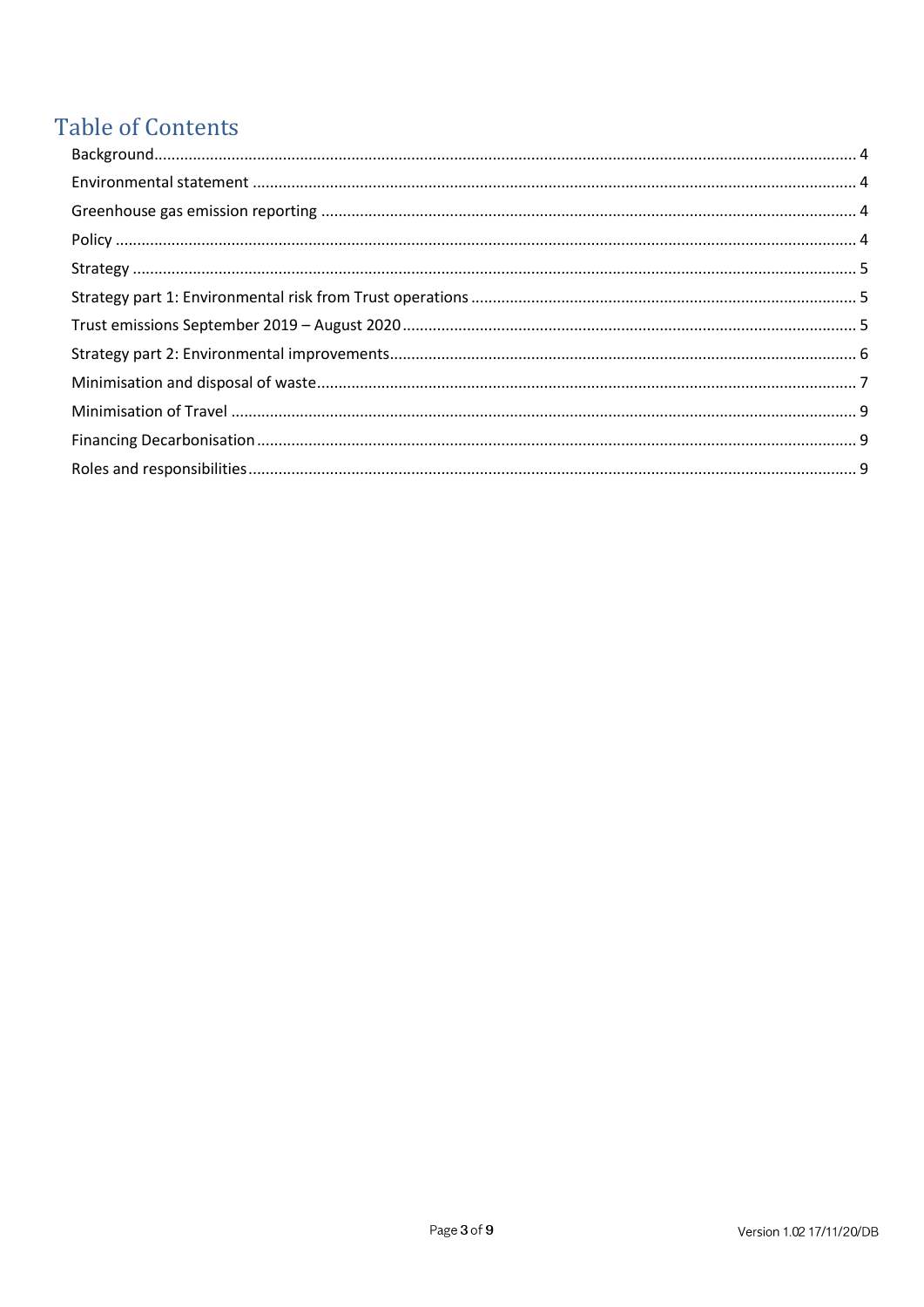# <span id="page-3-0"></span>Background

In partnership with the Diocese of Nottingham, Our Lady of Lourdes Catholic Multi Academy Trust has a strategic vision to make a significant contribution to both national and global efforts to achieve environmental sustainability. Our aim is to continue to develop the Trust's estate in a way that provides first-class teaching and learning environments whilst reducing the environmental impact of our activities and services. Environmental management is an essential element of sustainability and sustainable development at the Trust is a cornerstone of our Strategic Plan.

# <span id="page-3-1"></span>Environmental statement

The Trust is committed to best environmental practice and to continually improve its environmental performance through effective and appropriate environmental management practices and is committed to publically promoting this policy and our performance in these areas.

We are committed to minimising the environmental impact of our activities at the local, regional, national, and global levels. The Trust has set out its commitments to the environment in this Environmental Policy and has already made considerable progress in addressing environmental issues through its travel planning, recycling and energy saving activities.

## <span id="page-3-2"></span>Greenhouse gas emission reporting

The Trust accepts its responsibility to report greenhouse gas emissions under the GHG protocol. The Trust will utilise the GHG protocols to direct its strategy.

# <span id="page-3-3"></span>Policy

It is the Trust policy to:

- Minimise our environmental impact
- Send zero waste to landfill
- Maximise recycling
- Minimise our use of natural resources
- Minimise hazardous waste
- Ensure that all developments take into account sustainable construction principles and avoid the use of environmentally damaging substances, materials and processes
- Work with our supply chain to reduce our environmental impact
- New buildings will be carbon-neutral
- Where facilities are redeveloped or redeployed, we will ensure that energy usage within the building envelope is reduced and this will form a key part of our project option appraisals
- Ensure that existing facilities are as efficient as possible through the development of sustainable buildings
- Implement the Environmental Strategy in full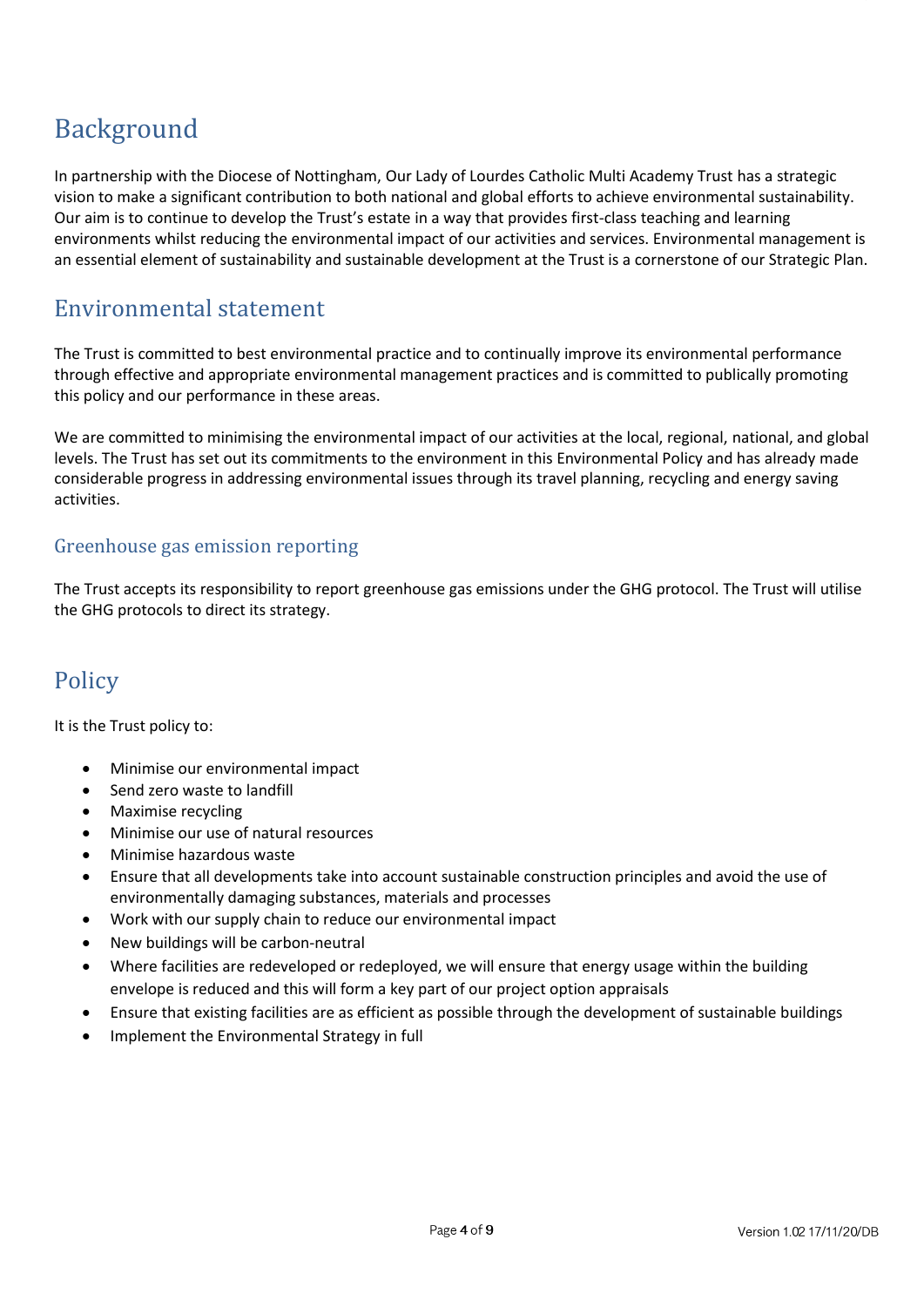# <span id="page-4-0"></span>**Strategy**

The Trust continues to contribute positively to sustainability through its commitment to operational carbon neutrality by 2030. We recognise that there are negative environmental impacts associated with our activities and we aim to minimise these by incorporating consideration of the environment into our planning, decision-making and processes.

In accordance with our commitment to 'best environmental practice' we will undertake the following activities in order to promote effective environmental management:

- 1. Identify current emissions and the environmental risk of the Trust's operations and develop mechanisms to monitor and mediate the significant impacts of these
- 2. Deliver environmental improvements to the Trust's estate and working practices through both education and investment sources including Salix Finance and private sector partners

## <span id="page-4-1"></span>Strategy part 1: Environmental risk from Trust operations

Our waste streams, heating and hot water production, IT and lighting have been identified as the biggest risk to the environment followed by procurement, product supply and CFC's in older air-conditioning systems.

## <span id="page-4-2"></span>Trust emissions September 2019 – August 2020

#### **UK Greenhouse gas emissions and energy use data 01/09/2019 to 31/0802020 August 2020**

Energy consumption used to calculate emissions (kWh) 11005936.30

| Energy consumption breakdown (kWh)          |            |
|---------------------------------------------|------------|
| gas                                         | 8354610.66 |
| electricity                                 | 2618925.00 |
| transport fuel                              | 32400.64   |
|                                             |            |
| Scope 1 emissions in metric tonnes CO2e     |            |
| Gas consumption                             | 1516.02    |
| Owned transport – mini-buses                | 3.31       |
| Total scope 1                               | 1519.33    |
|                                             |            |
| Scope 2 emissions in metric tonnes CO2e     |            |
| Purchased electricity                       | 669.40     |
|                                             |            |
| Scope 3 emissions in metric tonnes CO2e     |            |
| Business travel in employee owned vehicles  | 10.40      |
|                                             |            |
| Total gross emissions in metric tonnes CO2e | 2199.13    |
|                                             |            |
| Intensity ratio                             |            |
|                                             |            |

Tonnes CO2e per pupil 0.24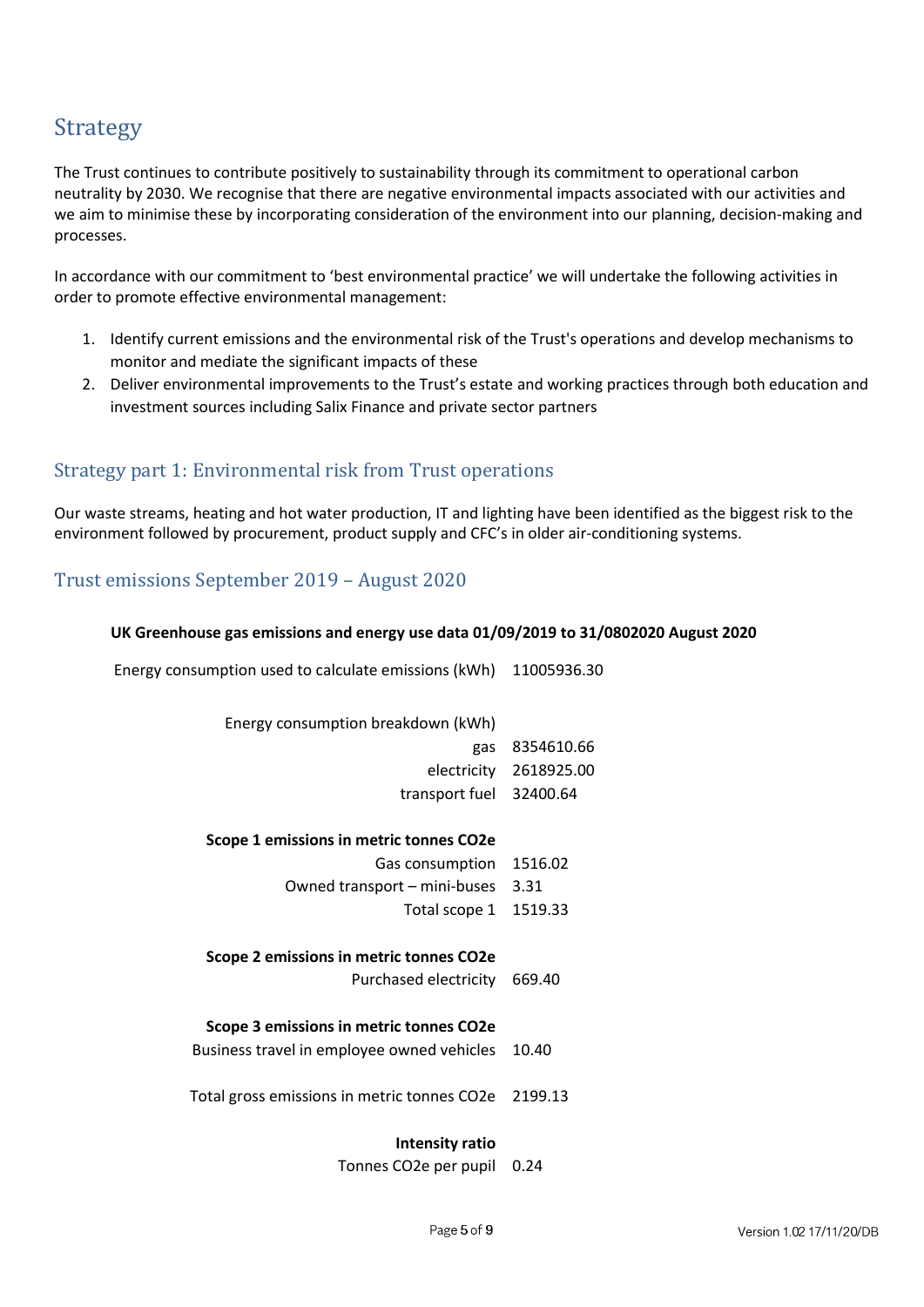Trust greenhouse gas emissions for the period 1<sup>st</sup> September 2019 to 31<sup>st</sup> August 2020 was 2199.13 tonnes CO2e. This equates to 0.24 tonnes CO2e per pupil.

## <span id="page-5-0"></span>Strategy part 2: Environmental improvements

#### **To date we have focused on quick wins by:**

- Upgrading the entire estate from T8 and T12 to LED lighting
- Installing lighting occupancy controls
- Decentralising of hot water production
- Upgrading external lighting from son and halogen to LED lighting
- Upgrading sports pitches to LED floodlighting
- Replacing of sterilising sinks with dishwashers
- Insulating heating and hot water control valves and pipework in plant rooms
- Optimising and upgrading refrigeration and cooling plant control systems
- Optimising hot water service return legs and pumps
- Zero waste to landfill all of our waste powers the Nottingham district heating scheme

#### **To maintain our progress, we will:**

- Appoint a least one 'Environmental Champion' volunteer at each school
- Continue work towards our 'carbon neutral by 2030' target by identifying further environmental aspects of the Trust's operations and develop mechanisms to monitor and mediate the significant impacts of these
- Make the most efficient and effective use of all resources, encouraging members of our community to develop a sustainable approach to the activities they undertake
- Encourage and facilitate sustainable modes of transport to and from our sites
- Minimise our carbon emissions where viable, and develop and implement effective energy and water conservation measures
- Minimise the use oil-based paints, floor coverings and cladding
- Reduce overall waste production and increase the recycled component of waste streams
- Manage our grounds in an environmentally and biodiversity-sensitive manner
- Foster environmental aspects of the Trust's teaching
- To set targets on environmental performance in our implementation of activities
- Engage with our community, neighbours and business partners to progress environmental initiatives and exchange ideas and activities that improve the performance of all
- Monitor and report on our progress towards our targets
- Promote awareness across our community of the need to achieve sustainable use of resources for the benefit of the university and society as a whole
- Ensure that the Trust compliant with legal requirements and can demonstrate our compliance through appropriate procedures and management information.

We will continue our work towards our carbon neutral target by ensuring that existing facilities are as efficient as possible. This will be achieved through education, effective management and the following emerging technologies and innovations:

- Air source heat pumps
- Energy efficient server replacement
- Evaporative cooling (IT)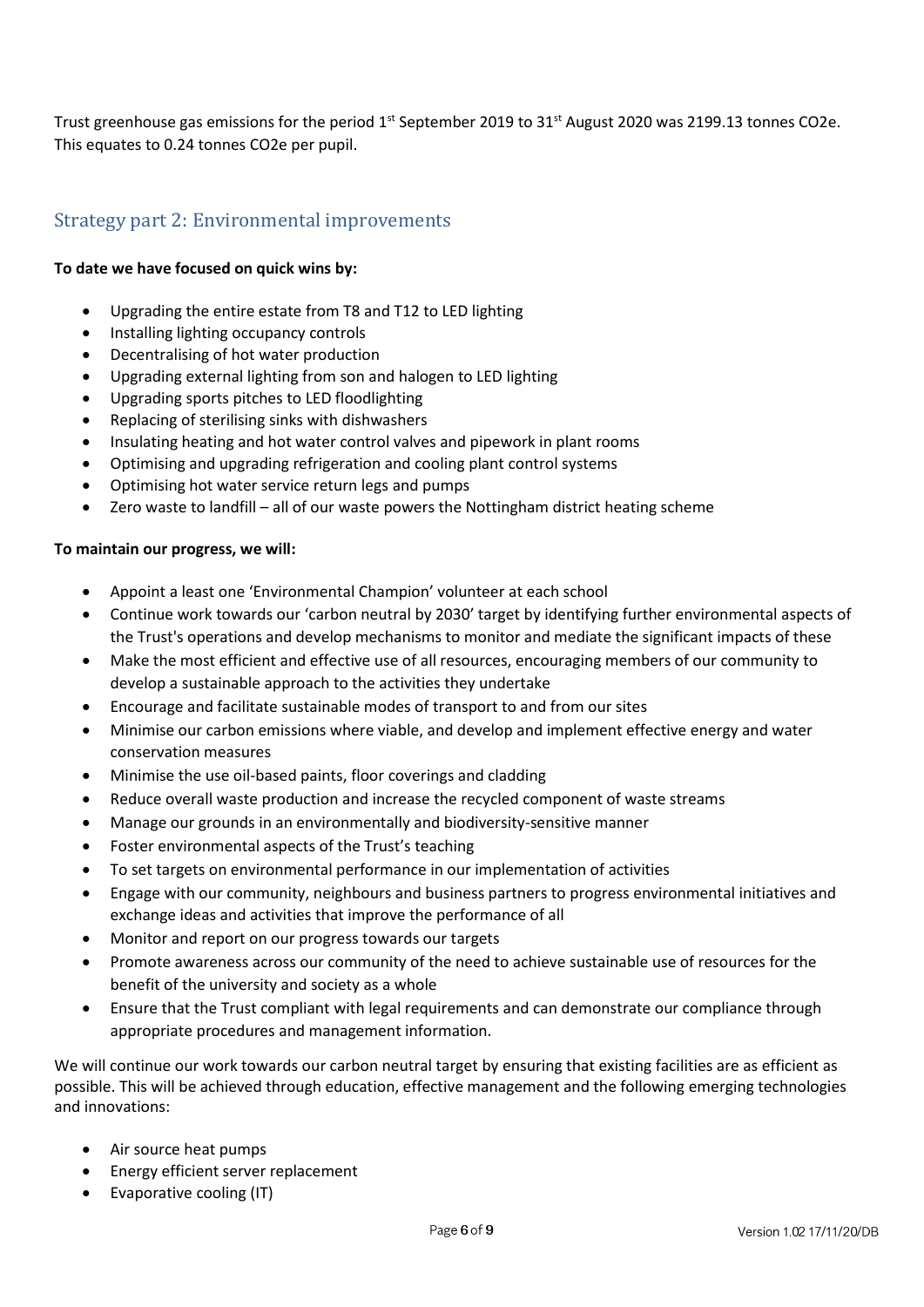- Free Cooling (IT)
- Multi-functional device upgrades
- Network PC power management
- Thin client utilisation where curriculum usage supports
- Uninterruptible power supply upgrades
- Continue to replace lower power efficient IT storage with solid state devices
- Cooling control system, plant replacement and upgrades
- Replacement of air conditioning with evaporative cooling
- Hand dryer replacement
- Heating distribution pipework and zone control improvements including TRV's
- Hot water service distribution improvements, point of use heaters and efficient taps
- Energy efficient combi-ovens, convection-ovens, and steamers
- Sterilising sinks to dishwasher replacement
- Cavity wall insulation
- Double glazing
- Loft space insulation
- Floor Insulation
- Roof insulation
- Secondary glazing
- Draught proofing
- Ambient and heated air curtains
- Automatic/revolving doors
- Draught lobbies
- Heating and hot water service pipework insulation
- Energy efficient refrigerators, freezers and control systems including occupancy control
- Heat recovery on extraction systems
- Replacement of internal and external lighting with LEDs
- Fixed speed and variable speed drives and motor controls
- Solar PV
- Thermal solar
- Time switch and occupancy control installation
- Voltage management and phase balancing
- Ventilation, fan efficiency, air distribution and occupancy controls
- Boiler replacement and retrofit economy controls
- Wider embedded use of video conferencing to reduce carbon consuming journeys
- Refurbished IT equipment where appropriate and energy efficient

A key element to reducing our emissions is converting existing natural gas plant to heat pumps.

## <span id="page-6-0"></span>Minimisation and disposal of waste

The Trust accepts responsibility to protect and sustain the environment whilst carrying out our normal activities. Management and staff will ensure that our actions comply with all relevant legislation and will endeavor, at all times, and promote the use of sustainable resources whilst eliminating or reducing practices that are wasteful or damaging to the environment. We are committed to minimise any negative effects from our operations at all times by:

- protecting the natural environment
- reducing the use of natural resources
- reducing the creation of unnecessary waste at source and point of delivery
- preventing and/or minimising pollution caused by the Trust's activities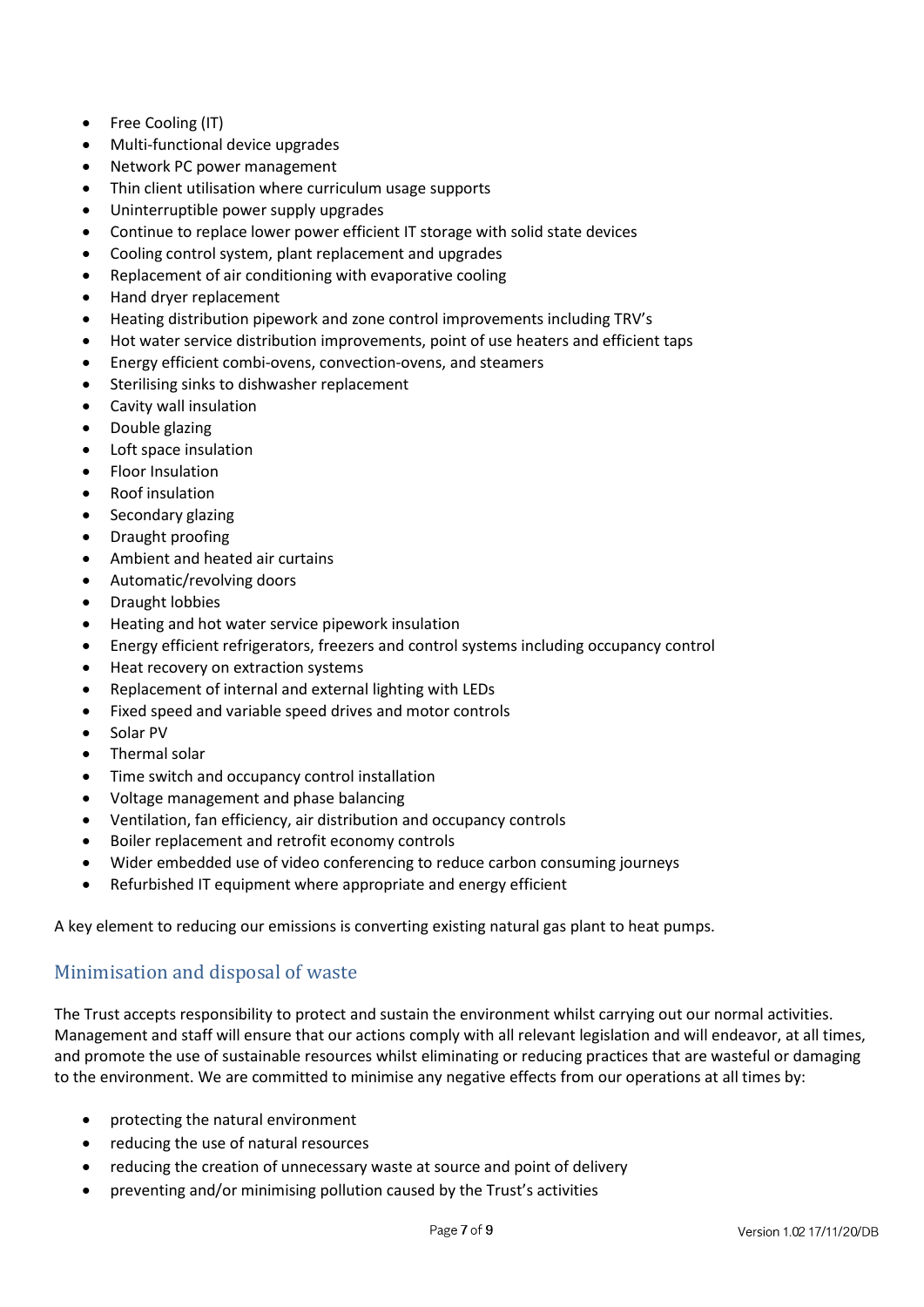- promoting the reuse and recycling of products where possible
- ensuring that management and staff receive training on environmental issues

The Trust encourages all members of its workforce to act in a way that will improve rather than harm the environment and will welcome any initiatives that will help achieve this. We are committed to our sustainable waste management programme and minimising any detrimental impact that our business may cause and putting sound environmental processes in place.

The main waste streams from school sites are listed below along with our environmental mitigation:

#### **Sealed batteries**

Used as back-up power supplies for electronic access control systems, UPS, power banks and emergency lighting systems. When these batteries become unserviceable, they have to be replaced. Old batteries are stored under controlled conditions until they are collected by a licensed disposal contractor. At present there is no viable alternative to the use of batteries as back-up power supplies. However, battery technology (prompted by the needs of the mobile telephone industry) is improving all the time.

#### **Repair, rather than replace**

Our maintenance team are highly trained and will affect repairs to equipment whenever possible as both a service to schools and a benefit to the environment.

#### **Manufactured products**

The Trust does not directly manufacture any products. We only deal with manufacturers and suppliers who are committed to ensuring that they protect the environment wherever possible.

Because of greater environmental awareness more and more products are now being recycled and we will continue to work with our suppliers and service providers to do more.

#### **Confidential waste**

Wastepaper such as obsolete files and documentation is collected separately for secure disposal by recognised reclamation contractors.

#### **Reducing wastepaper**

We are constantly striving to reduce the amount of wastepaper created by our work. As a result of this we are focusing on paperless systems. Preventative and reactive maintenance is now carried out using an electronic flow of information which reduces our paper use significantly. Correspondence and reporting is also produced and recorded electronically wherever possible to reduce paper usage. A print-release functional on multi-functional devices (MFD's) has been implemented on identified high volume machines. This reduces instances of waste due to noncollection of printed documents as the user has to physically visit the MFD to release the printed materials.

#### **Food waste**

Dry recyclables are collected locally and transferred to bulk collection points. Food waste is not sent to landfill. It is collected and incinerated to power the Nottingham district heating scheme.

#### **Single-use plastics**

We will work with our suppliers to minimise the use of single-use plastic containers and packaging.

#### **Recyclable waste**

Dry recyclables are collected locally and transferred to bulk collection points. These are then processed by Nottingham City Council as the Trust's contracted waste carrier / processor.

#### **General waste**

General waste is collected locally and transferred to bulk collection points. General waste is not sent to landfill. It is